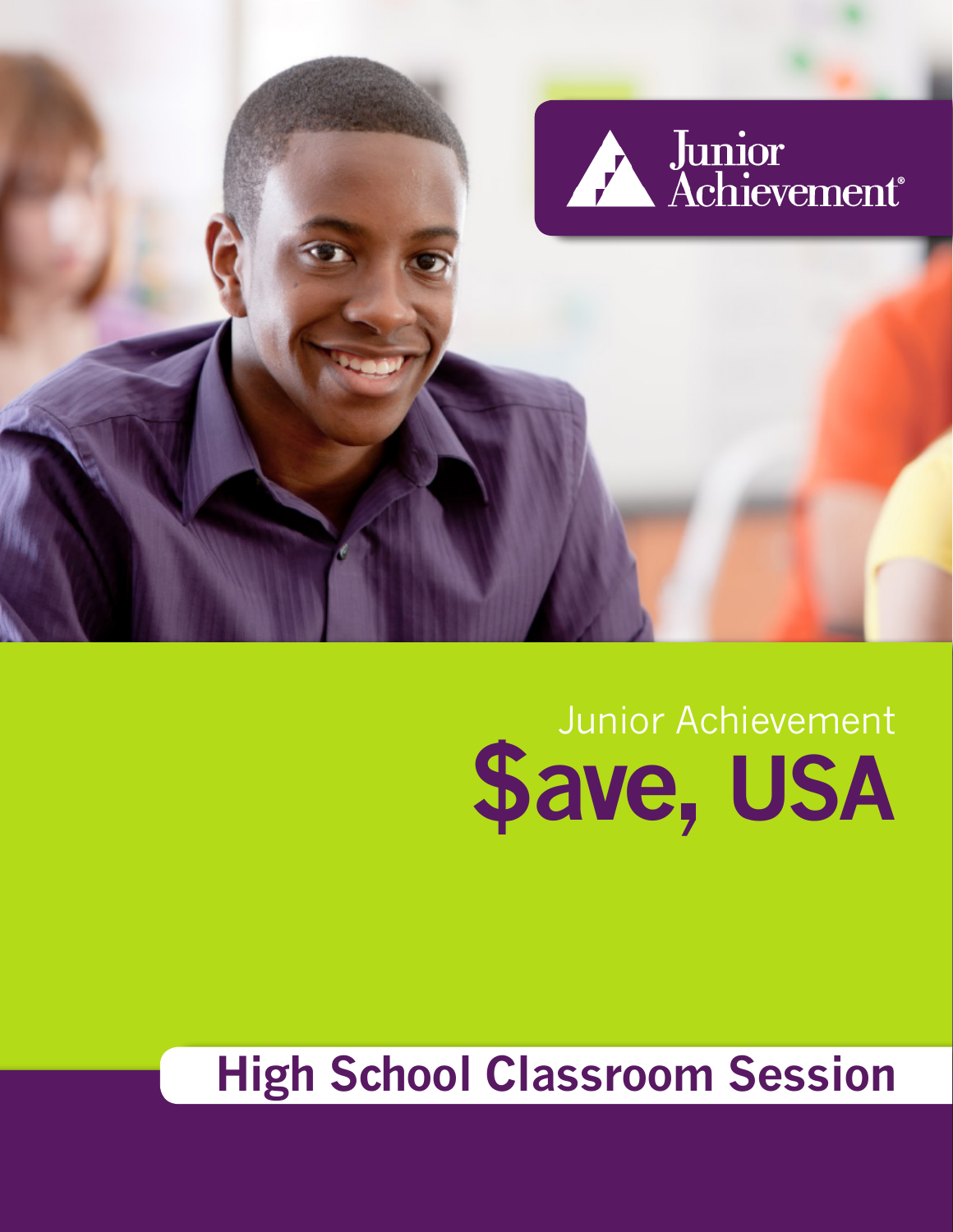## **Statistics and Life Choices**

### **Classroom Lesson**

Students should analyze a variety of factors before making a decision on career choices. In this lesson, students will determine differences in center and spread and overall shape of the data. They may also determine any statistically significant difference between groups.

Suppose the two data sets represent random samples of home-selling prices in two cities. The chosen variable, home prices, is something to be considered when moving to a particular area to pursue a career.

Ask students to analyze the data below.

#### **Sample Analysis of Home Prices**

#### **City A**

83000, 83600, 93300, 95000, 120000, 121000, 123000, 150400, 157100, 171400, 182400, 184000, 188600, 193100, 199200, 214300, 222400, 226000, 236100, 247450

#### **City B**

86000, 91700, 94500, 95600, 118900, 120800, 137700, 140600, 146000, 162100, 165800, 182000, 195200, 210000, 216000, 222700, 237300, 239000, 240400, 243800

#### We will…

- 1) Create a boxplot and histograms to represent the data.
- 2) Analyze and describe the shape of the data.
- 3) Discuss measures of center and spread.
- 4) Describe which measure of center is most appropriate and provide justification.
- 5) Determine if a statistically significant difference exists between the groups.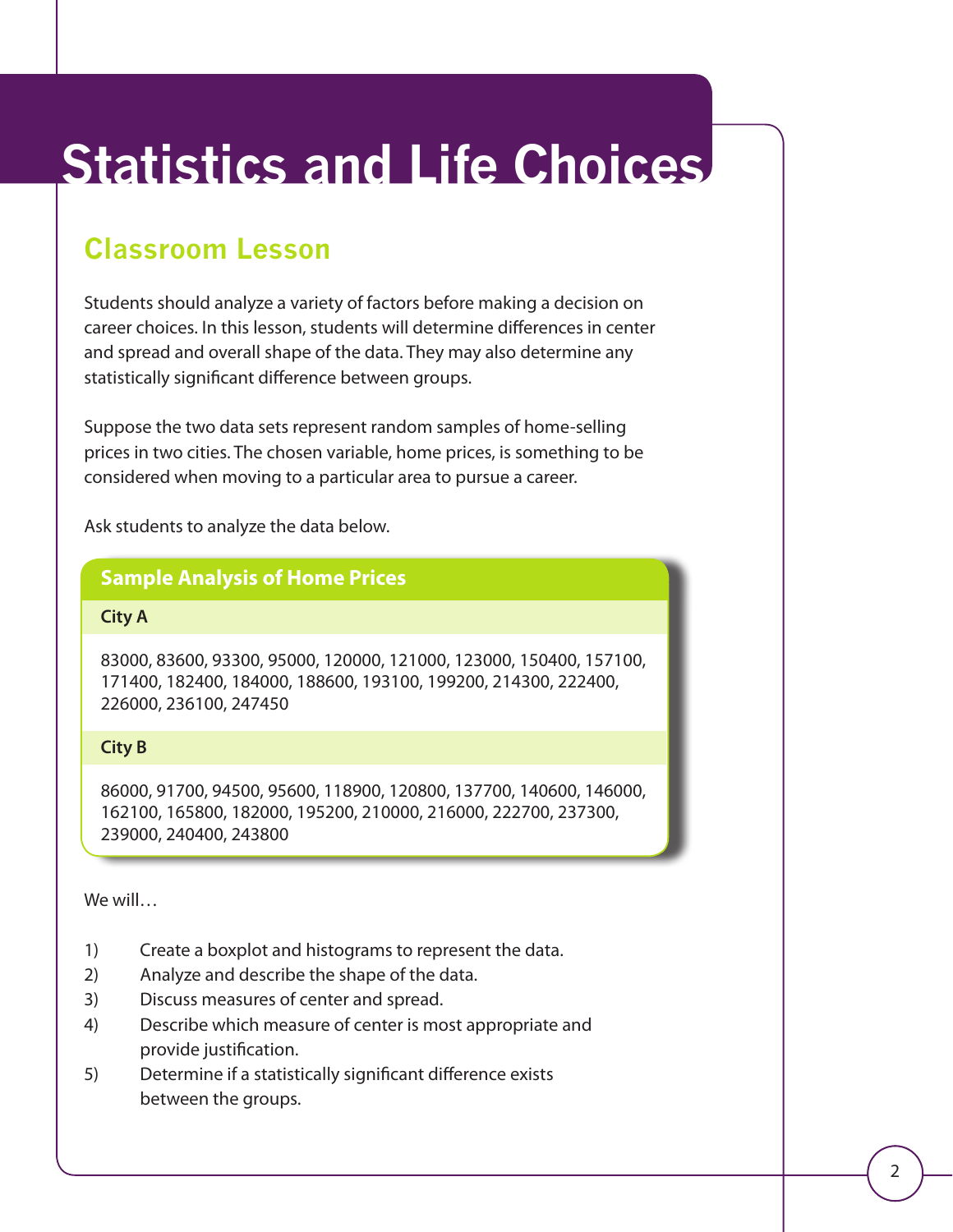#### **Sample Solutions are shown below:**



1)

- 2) Neither distribution of home prices appears to be normal (mirror the normal, or bell, curve). Also, neither distribution appears to be skewed in one direction.
- 3) City A has a larger median than City B. The deviations near the center appear to be similar. However, City B appears to have a higher standard deviation, because there is a greater interquartile range. The outliers are similar for both cities.

| <b>Descriptive Statistics</b> |             |               |             |         |                           |  |  |  |
|-------------------------------|-------------|---------------|-------------|---------|---------------------------|--|--|--|
| <b>Data Set</b>               | <b>Mean</b> | <b>Median</b> | <b>Mode</b> | Range   | <b>Standard Deviation</b> |  |  |  |
| City A                        | 164,567.50  | 176,900       | <b>None</b> | 164,450 | 53,266                    |  |  |  |
| City B                        | 167,305     | 163,950       | <b>None</b> | 157,800 | 55,648                    |  |  |  |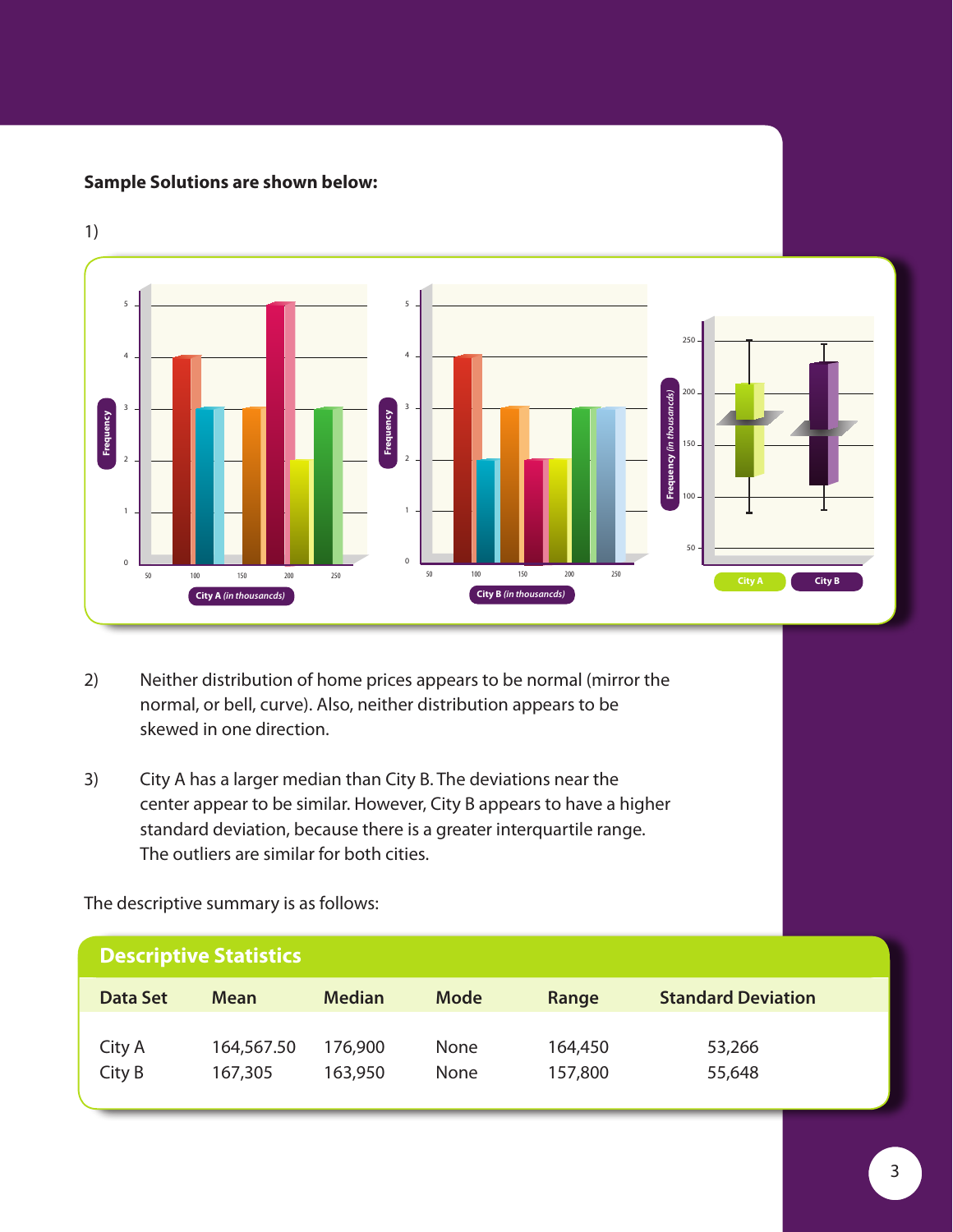Notice that City A has a smaller mean than City B. The mean for City A is smaller because it has fewer homes, selling for around or more than \$200,000. The standard deviations are similar, as discussed earlier. In summary, City A has a higher median price, but the standard deviation is smaller.

- 4) Due to the large range in prices, the median is the most appropriate measure of center. It gives a more realistic estimate of the central home price.
- 5) Two-sample t-tests results are shown below:

#### $p > 0.05$ , t ≈ -0.16

The p-value is greater than 0.05, the common threshold for the level of significance. Because it is greater, the null hypothesis of no difference should not be rejected. Thus, we can declare that there is no significant difference between the home prices for the two cities. Students may conclude that this factor is not a concern, because there really isn't a difference in home-selling prices for the cities. They may then look at other factors.

Give each student the Statistics and Life Choices Worksheet. Ask students to analyze data that show reported job satisfaction from a Likert scale survey. Students should analyze the data for the two groups and determine any significant differences between the groups. The activity will guide students through the process of analyzing relevant data and making inferences—a process that will help them analyze other important criteria while making a career decision.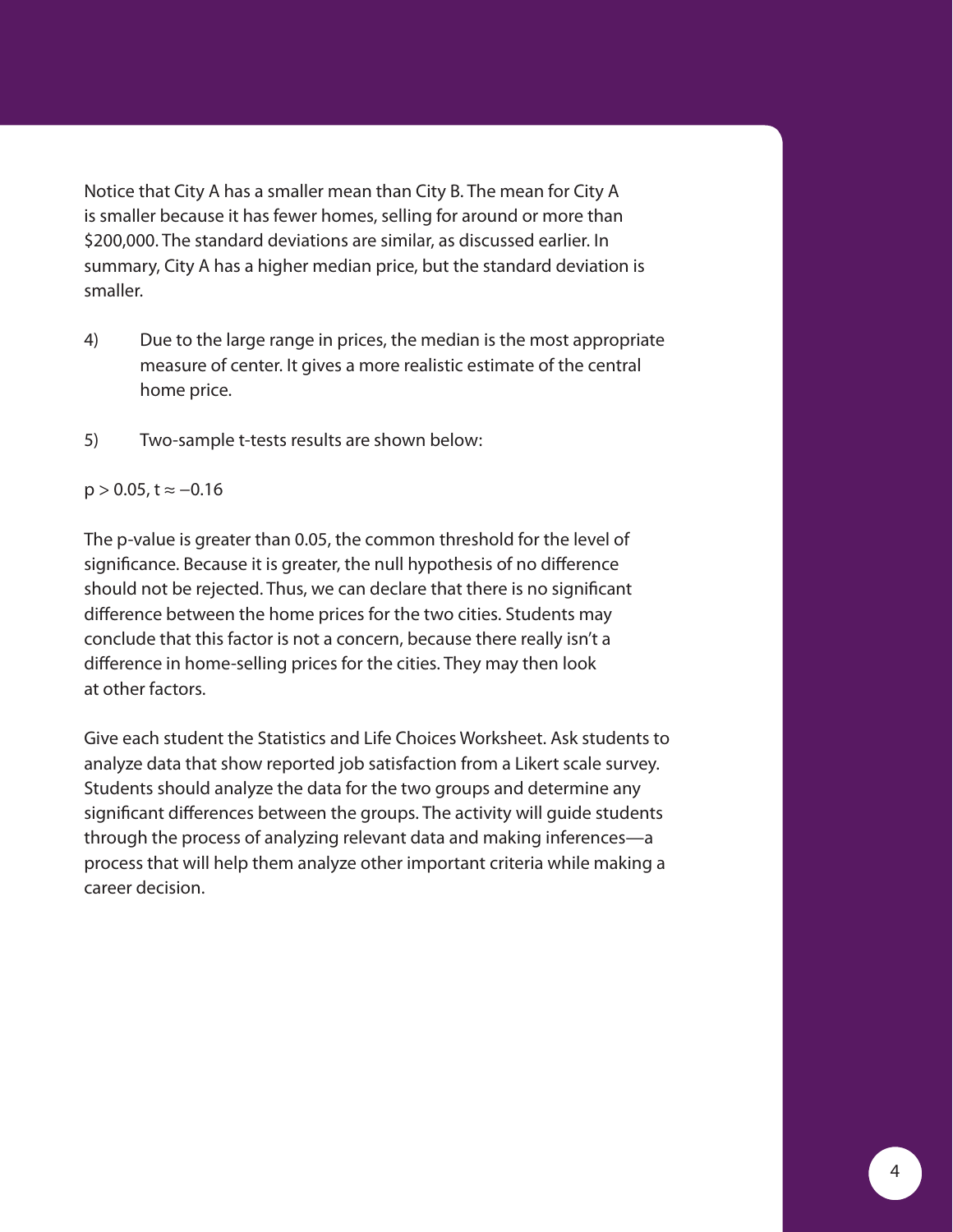#### **Summary and Review**

After students have analyzed the data, provide a time for discussion and review. During this time, students may ask any questions about the shape and spread of data, analyses, interpretations, etc. Encourage students to compare the shapes of data as represented by a boxplot and histogram.

How do they compare? How are they different? Is the measure of center easier to discern from one representation than the other? Which one best represents the spread of the data?

You may also take this time to go through one or more t-test calculations. A random-number generator may be used to create data, while students may choose to come to the front of the class to show how to perform a onesample t-test and two-sample t-test, using a graphing calculator. This time should be interactive.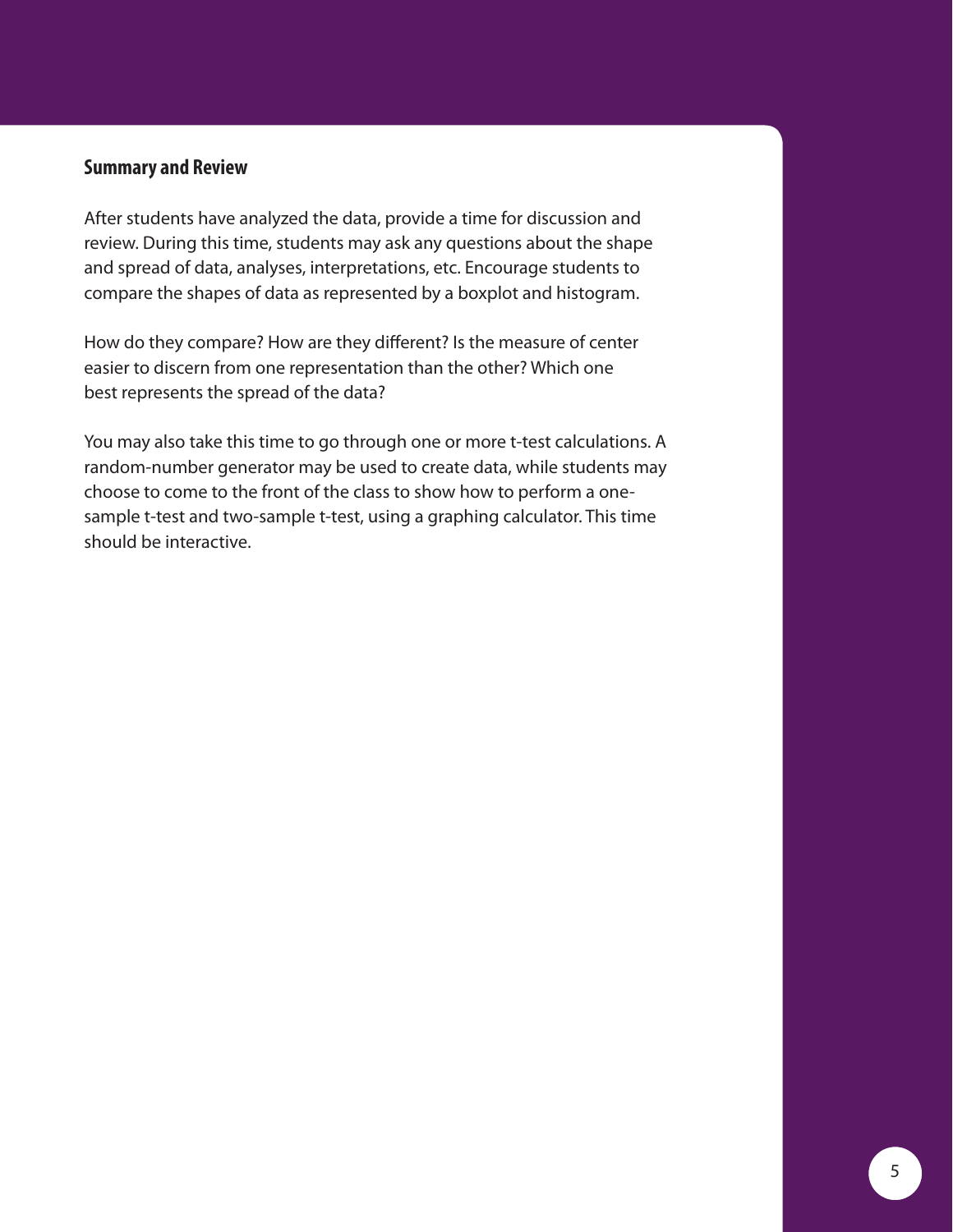## **Statistics and Life Choices**

### **Worksheet**

Job satisfaction varies from career to career and from person to person. An individual's personality must be a good fit for a particular career. Factors that influence job satisfaction may include salary, vacation time, hours, bonuses, work environment, and stress. Brainstorm some factors you associate with a high level of job satisfaction.

In this activity, you will analyze data from the Likert scale that show reported satisfaction for two careers. (A score of 1 shows lowest job satisfaction; a score of 10 shows highest job satisfaction.) Analyze the data for the two groups and determine any significant differences.

#### **Directions: Using the table below**

- 1) Create a boxplot and histograms to represent the data.
- 2) Analyze and describe the shape of the data.
- 3) Discuss measures of center and spread.
- 4) Describe which measure of center is most appropriate and provide justification.
- 5) Determine if a statistically significant difference exists between the groups.

Possible correct responses are shown below:

#### **Sample Analysis**

#### **Career A**

1, 1, 3, 3, 3, 3, 5, 5, 5, 5, 5, 6, 7, 7, 8, 8, 9, 9, 9, 9, 10, 10, 10, 10, 10

#### **Career B**

1, 2, 2, 2, 2, 3, 3, 4, 4, 4, 4, 5, 5, 6, 6, 7, 7, 7, 7, 8, 8, 8, 9, 9, 10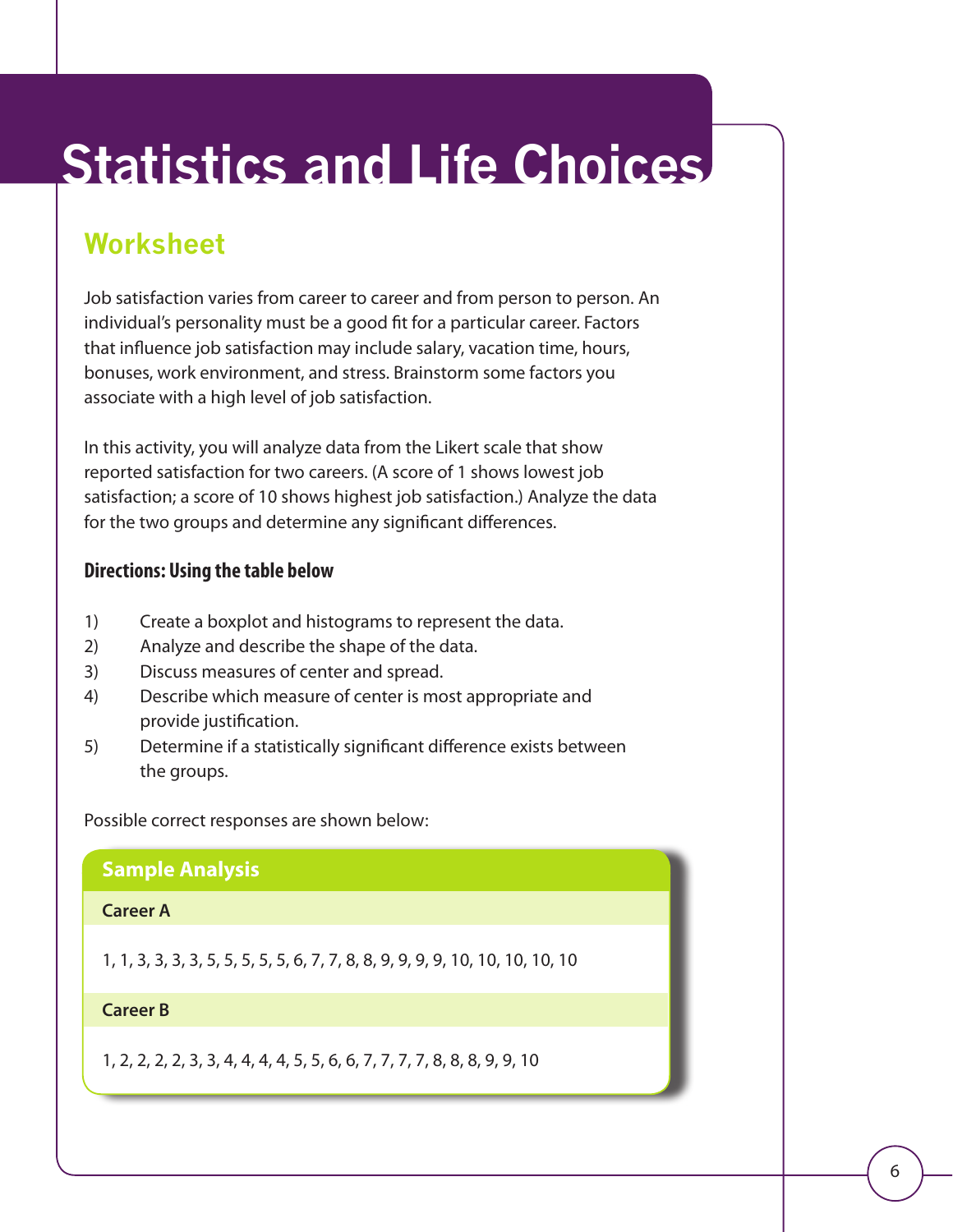1) 2) Career A appears to be negatively skewed, or skewed left, indicating



a higher frequency of high job satisfaction scores. Career B appears to be more normal.

3) Career A has a larger median score for job satisfaction. It can also be discerned that Career A has a larger mean. The standard deviations appear to be similar.

The summary statistics are given below:

| <b>Descriptive Statistics</b> |             |                      |             |       |                           |  |  |  |  |
|-------------------------------|-------------|----------------------|-------------|-------|---------------------------|--|--|--|--|
| <b>City</b>                   | <b>Mean</b> | <b>Median</b>        | <b>Mode</b> | Range | <b>Standard Deviation</b> |  |  |  |  |
| Career A                      | 6.44        |                      | 5           |       | 2.97                      |  |  |  |  |
| Career B                      | 5.32        | $\ddot{\phantom{1}}$ |             |       | 2.61                      |  |  |  |  |
|                               |             |                      |             |       |                           |  |  |  |  |

#### 7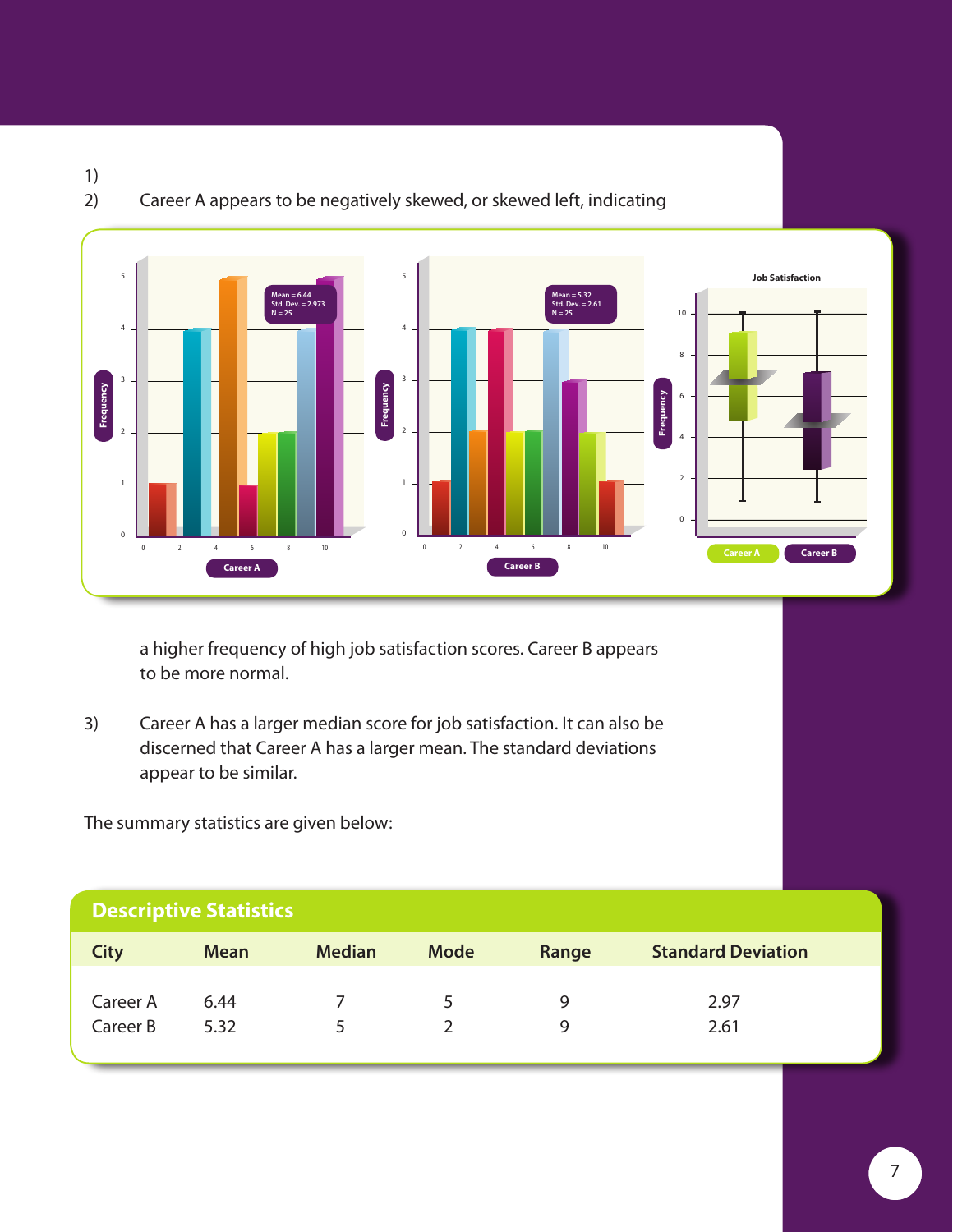- 4) Because the range is small, the measures of mean or median would be appropriate for the center.
- 5) Two-sample t-tests results are shown below:

 $p > 0.05, t \approx 1.4$ 

The p-value is greater than 0.05, the common threshold for the level of significance. Because it is greater, the null hypothesis of no difference should not be rejected. Thus, we can declare that there is no significant difference between job satisfaction for the two careers.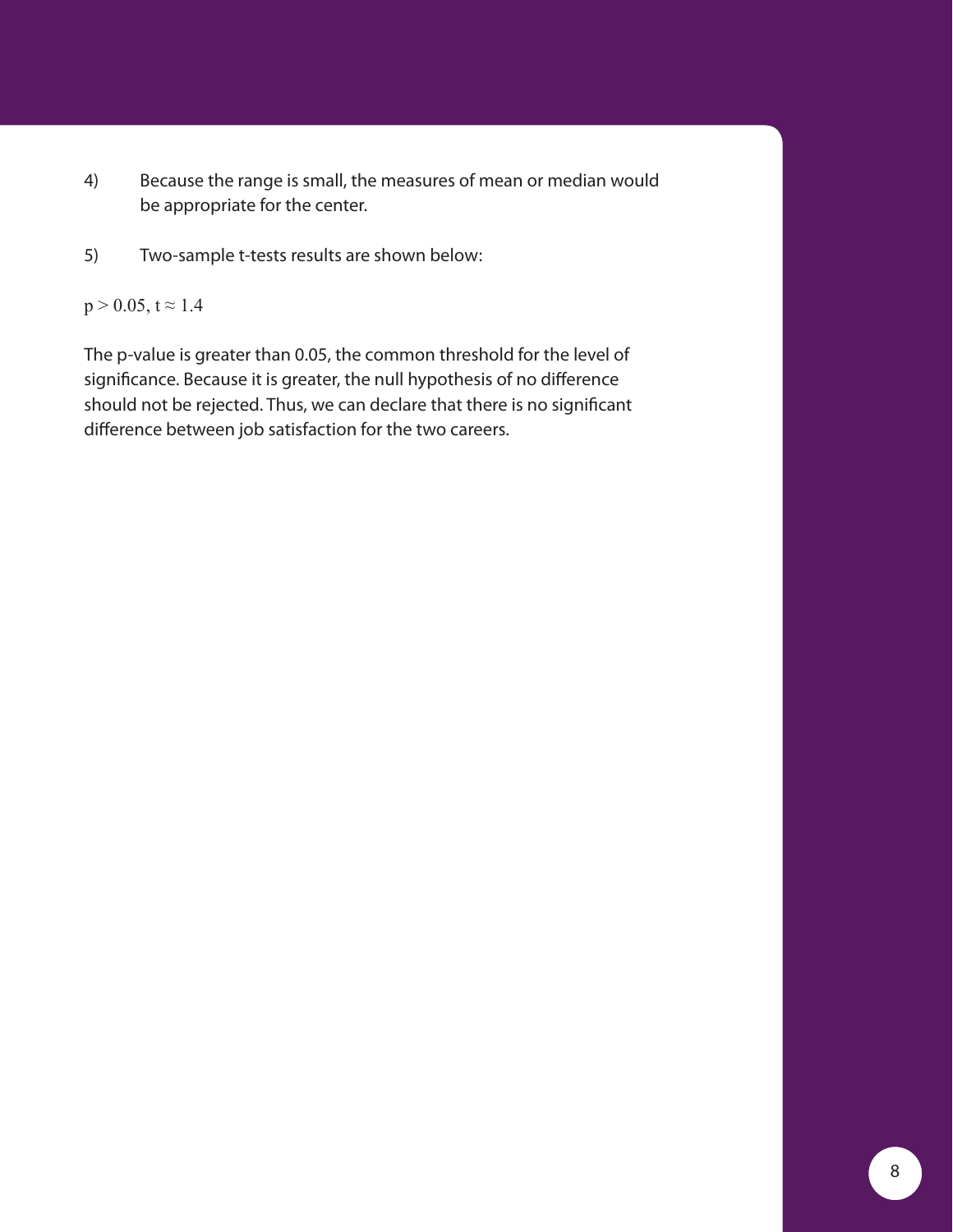## **Statistics Reference Sheet**

### **Take Home**

#### **Definitions**

A *sample* is a subset of a population. A *population* is simply the entire group from which a sample is drawn. The sample is used to approximate the population.

A *random sample* is a sample in which each participant has an equal chance of being chosen. Random samples may be created by such methods as choosing the 15th name from a list, drawing numbers from a hat, using a random-number generator, or assigning numbers to subjects. Random samples also may be drawn from stratified groups. There are several approaches that may be used to create a random sample. Such samples allow the researcher to use the mean to approximate a population.

A *boxplot* is a graphical representation that shows the median, first and third quartiles, and outliers of a set of data.

A *histogram* is another type of graphical representation that shows the frequencies of values for intervals of data. Thus, each bar represents a range (or interval) of data.

A histogram shows the *shape* of a distribution of data. Normally distributed data show a bell, or normal, curve. These data show a constant rate of increase and then decrease in scores. More normally distributed data allow the researcher to make estimates with a larger degree of certainty. The shape of data may be discussed in terms of *normality*, as well as skewness, kurtosis, and modality. The *data* of a data set describes whether there are more low scores or high scores. Data skewed to the left (or negatively skewed) means there are more high scores. Data skewed to the right

**Key Terms** sample random sample boxplot histogram mean median mode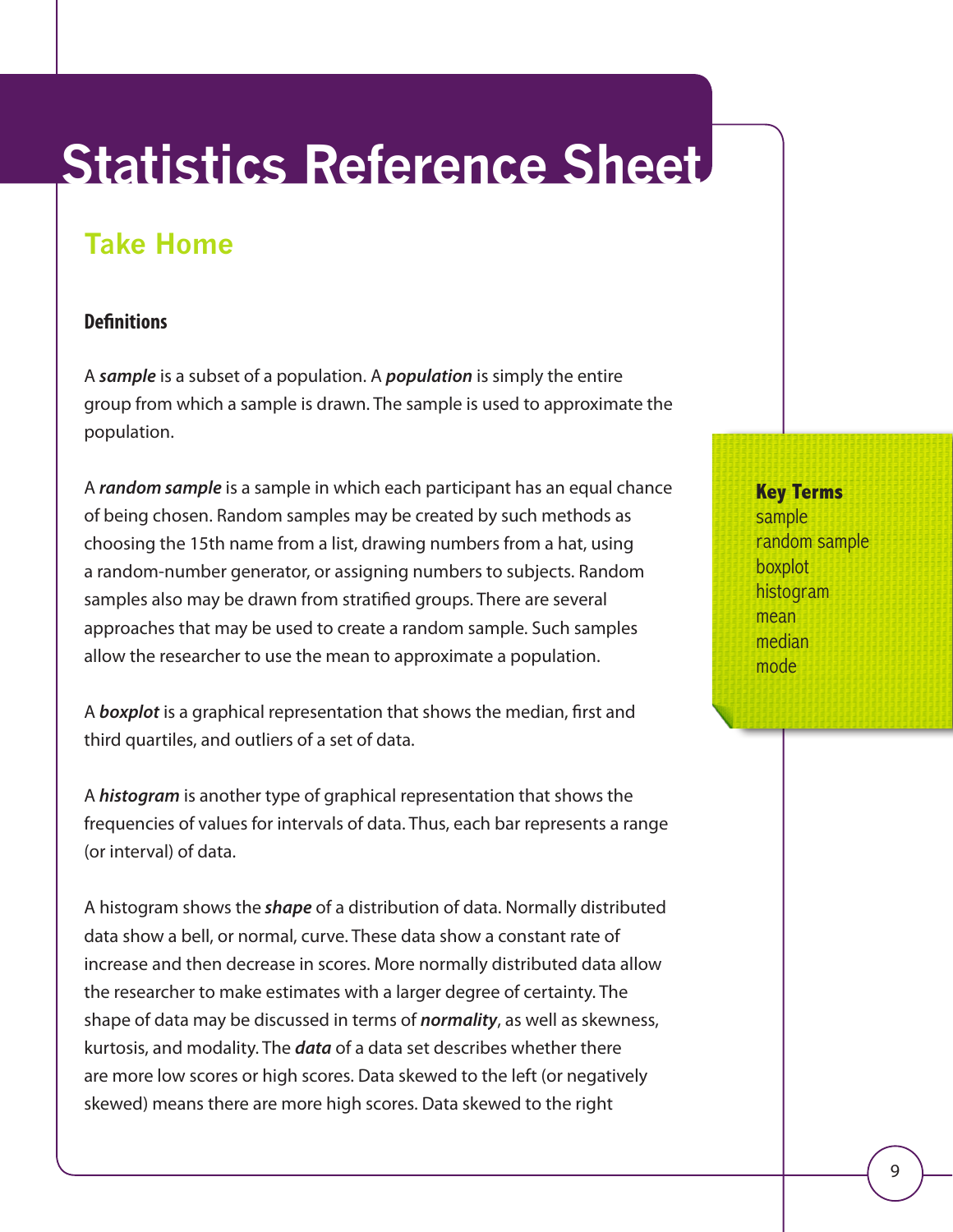(or positively skewed) means there are more low scores. *Kurtosis* refers to the flatness or steepness of a distribution. The names of the types of kurtosis need not be described here. *Modality* refers to the number of peaks in a distribution. For example, a distribution may be unimodal (one peak) or bimodal (two peaks).

Measures of center include the mean, median, and mode. The *mean* of a data set is the average of the values in the set. It is a measure of center. The *median* of a data set is the middle value (or average of the two middle values) of the set. When outliers are present, the median is a more desired measure of center. The *mode* is simply the value that occurs most often. Some data sets will have no mode or more than one mode.

Some measures of spread are range, interquartile range, and standard deviation. The *range* of a data set is the difference between the maximum and minimum value. The *interquartile range* is the difference between the first and third quartiles, or the median of the lower half of the scores and the median of the upper half of the scores. The *standard deviation* measures the deviation of scores about the mean. Mathematically speaking, standard deviation is the square root of the ratio of the sum of the squared deviations and the difference of the sample size and 1. This formula is

$$
s_x = \sqrt{\frac{\sum (X - \overline{X})^2}{N - 1}}
$$

written as:

(*The standard deviation may be computed very quickly using a calculator or spreadsheet.*)

A *t-test* is a statistical test that compares two groups of interval data or compares the mean of a sample to a population mean (claimed mean). A *two-sample t-test* compares the means and standard deviations of two

#### **Key Terms** range interquartile range standard deviation t-test two-sample t-test one-sample t-test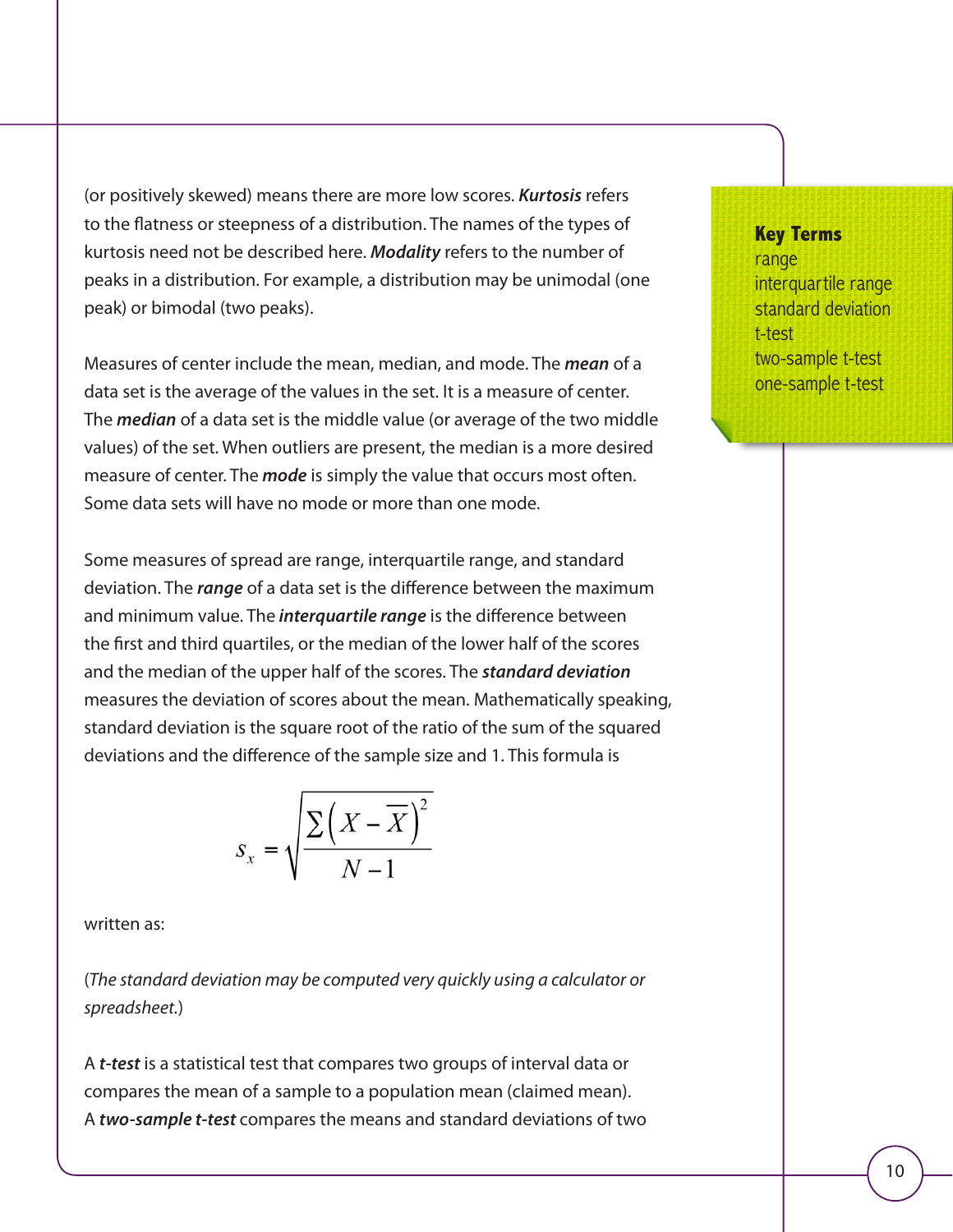groups, in order to determine if a statistically significant difference exists between the groups. A *one-sample t-test* compares a sample mean to some score. Either test may be performed using a graphing calculator, an Excel spreadsheet, or some other software.

#### **Sample Analysis**

#### **Data Set A**

1, 4, 5, 5, 6, 10, 12, 12, 14, 19, 34, 35, 37, 45, 55, 56, 60, 63, 65, 74, 89, 90, 91, 93, 99

#### **Data Set B**

9, 10, 17, 21, 21, 26, 26, 37, 37, 37, 40, 55, 56, 59, 61, 62, 64, 68, 69, 83, 84, 84, 84, 90, 94

#### *Consider the data sets below:*

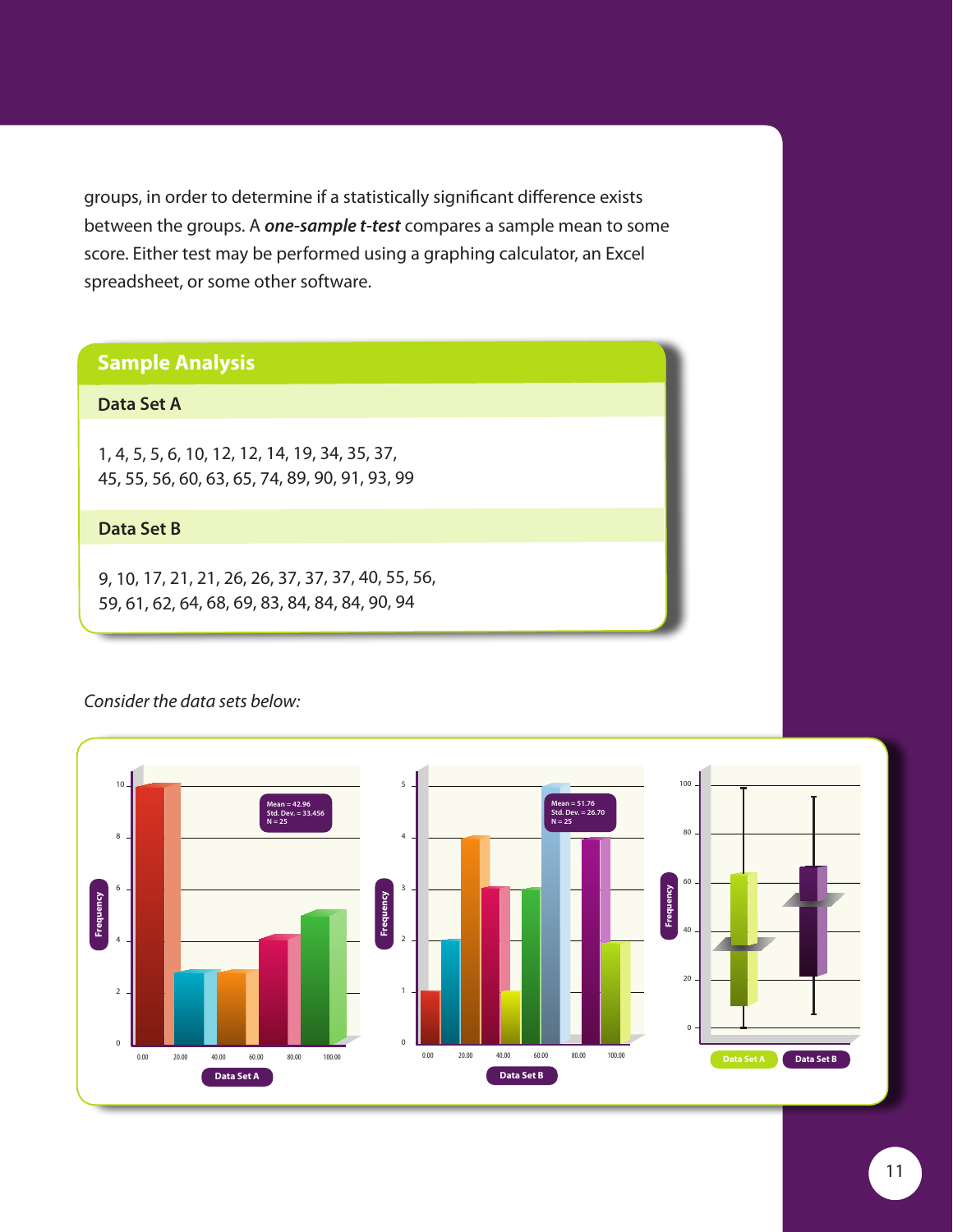The following graphical displays may be created:

| <b>Descriptive Statistics</b> |             |               |             |       |                           |  |  |  |
|-------------------------------|-------------|---------------|-------------|-------|---------------------------|--|--|--|
| <b>Data Set</b>               | <b>Mean</b> | <b>Median</b> | <b>Mode</b> | Range | <b>Standard Deviation</b> |  |  |  |
| Data Set A                    | 42.96       | 37            | 5           | 98    | 33.46                     |  |  |  |
| Data Set B                    | 51.76       | 56            | 37          | 85    | 26.7                      |  |  |  |

Descriptive Statistics are as follows:

Data Set B is more normal. It also has a larger median.

Data Set A is skewed right, meaning there is a larger number of smaller scores. The histogram for Data Set A shows the mean will be smaller, since there is a greater number of smaller scores, and the mean is pulled towards the tails. The boxplot for Data Set A shows a greater interquartile range and deviation about the center. Thus, it can be inferred that the standard deviation for Data Set A will be greater.

Because there is a larger range, the median would be a more appropriate measure of center to use.

A two-sample *t*-test shows the following:

 $p > 0.05$ ; t ≈  $\Box 0.13$ 

Because the p-value is greater than 0.05, the commonly used level of significance (alpha), we will declare that no statistically significant difference exists between the sets.